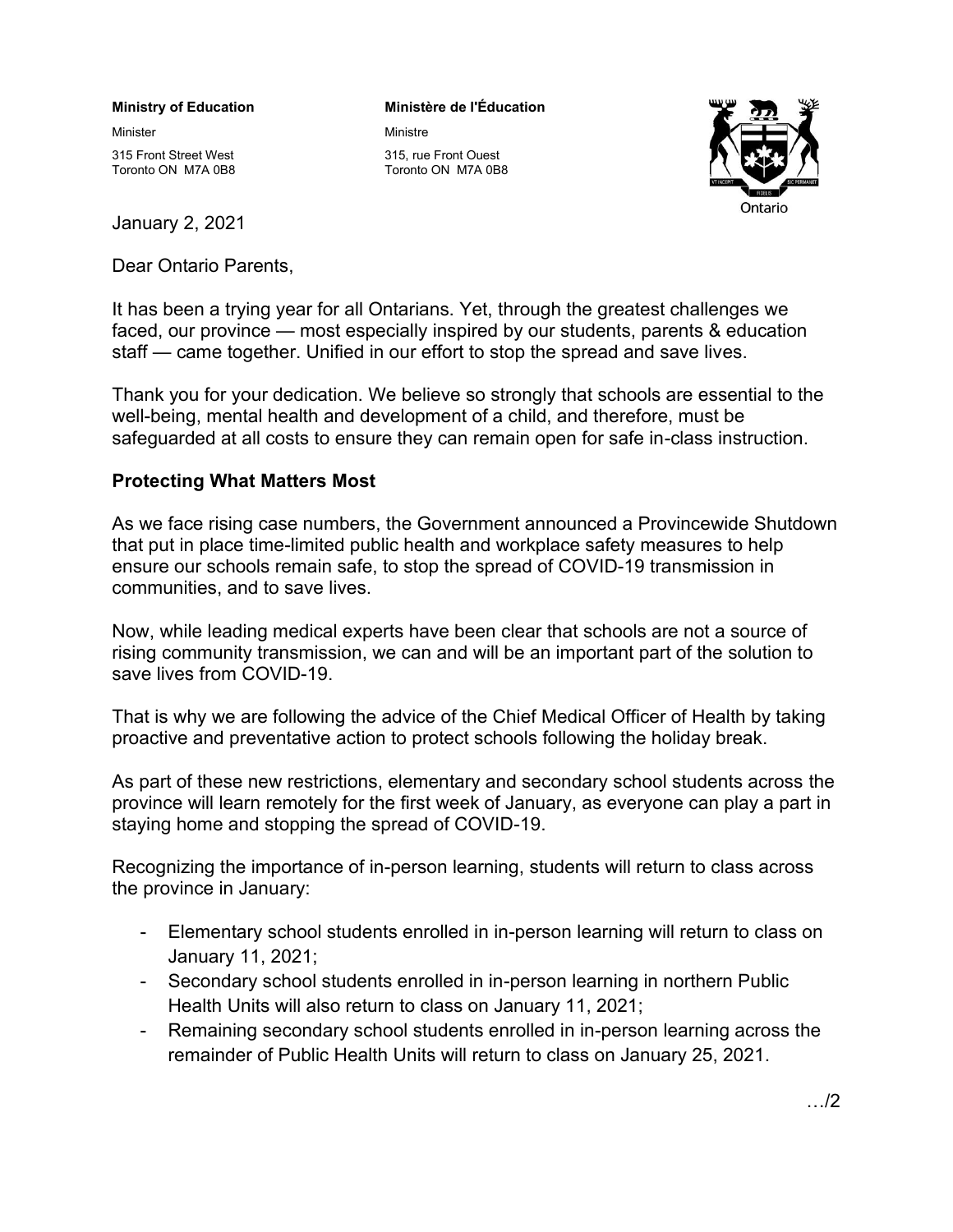Elementary and secondary students currently enrolled in remote learning will continue to learn remotely throughout January.

## **Supporting Quality Online Learning**

Our Government has made every effort to prepare for schools transitioning temporarily to remote learning. We have directed that a minimum standard for Grades 1-12 of 75% of your child's 300 minutes of daily instruction is to be delivered by live "Zoom-style" (i.e. synchronous learning. To ensure a better learning experience, every teacher in this province received mandatory training on remote learning, before the school year began.

Ontario stands alone in creating a comprehensive online learning management system that ensures teachers can engage students in live-synchronous learning, send and receive assignments, and participate in discussions in a secure environment.

We have also prepared for this by supporting the purchase of over 150,000 new devices for students to support remote learning, and over 8,000 connectivity devices for students unable to access internet at home.

We know some students with special education needs cannot be supported through remote learning. That is why I have directed school boards to provide for in-person learning for these exceptional cases, ensuring these children receive consistency and full supports through this difficult period. We are committed to their safety and success.

# **Financial Relief for Parents**

Learning from home means extra costs for many families. We will continue to deliver support to families during this pandemic. In fact, we are on track to deliver nearly \$800 million in direct financial relief to parents and guardians – where it belongs, to be quite frank. That is why we launched the Support for Learners program in the first place — to support families with children aged 0 to 12 with \$200 per child and \$250 per child up to age 21 with special education needs. If you haven't already applied, you can still apply for this one-time financial support up to the extended deadline of February 8, 2021.

We are also expanding this program to include financial supports for high school students, recognizing added costs from technology to internet for these parents while their kids stay home for a longer period. Starting on January 11, 2021, families with students aged 13 to grade 12 can apply for a one-time payment for their children up until February 8, 2021. The expanded program will now cover:

- \$200 for each child up to grade 12, including students in secondary school who are over 18;
- \$250 if the child or youth is 21 years or under with special needs.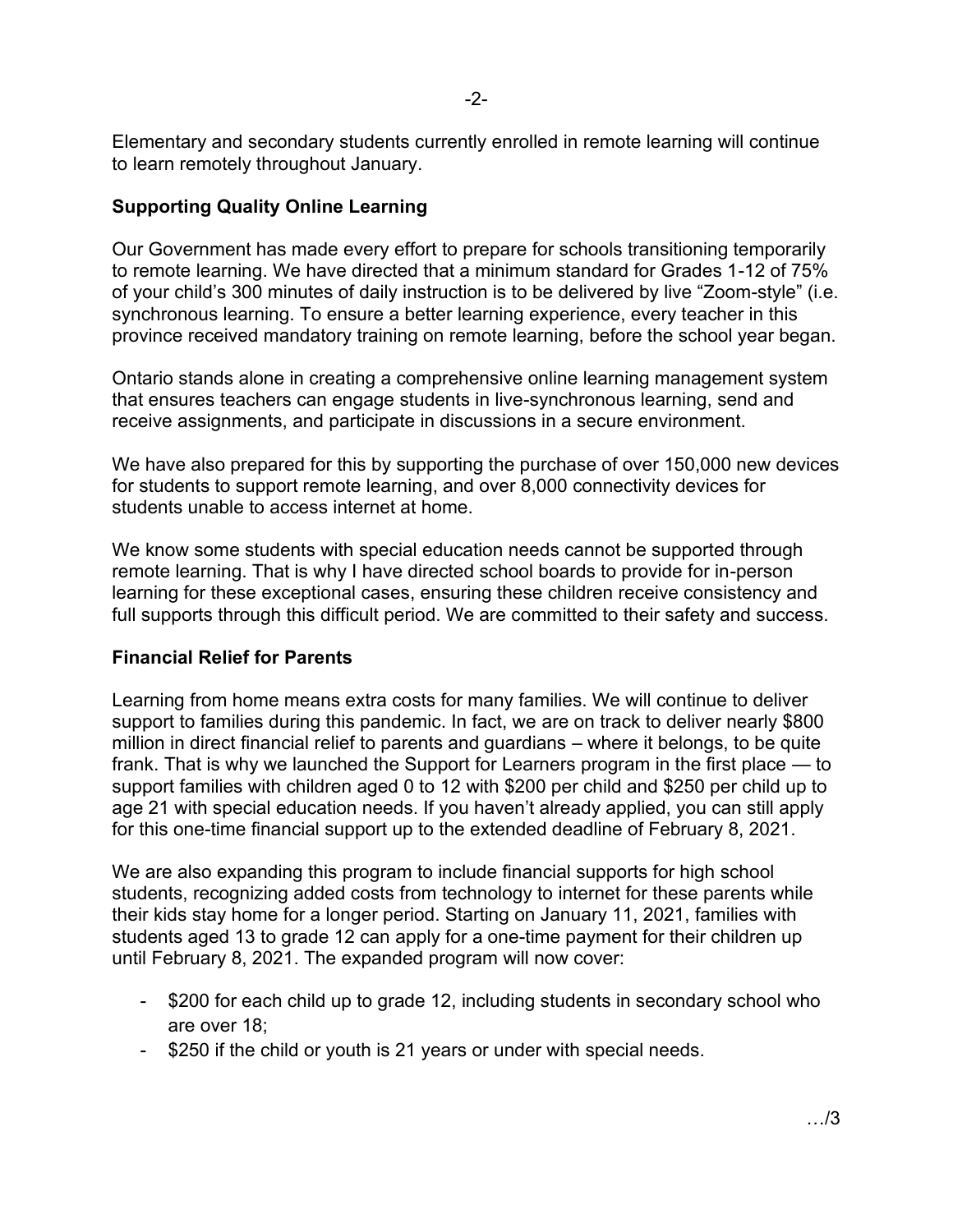## **Enhancing Child Care Safety**

While child care will remain open for the duration of these time-limited public health actions, we are enhancing the already strict screening requirements and safety protocols to ensure they remain safe places for your children. This includes child care offered in licensed child care centres, in licensed home child care, in extended day programs, and by authorized recreational and skill-building providers.

In response to the needs of frontline health and emergency workers who have schoolaged children and may require support during this period, we are implementing a targeted emergency child care program, at no cost to eligible parents, from January 4-8, 2021.

### **Keeping Schools Safe into 2021**

I want to reassure parents that according to the province's leading doctors, our schools are safe, with eight out of ten schools in this province having no cases of COVID-19 and based on board reporting, 99.64% of students have not reported a case of COVID-19. The province has experienced a safe reopening because we developed a comprehensive, nation-leading plan in partnership with experts in the medical community.

Our strength through this pandemic has been the resilience of our students, hard work of our staff, collaboration with parents, and commitment of Government to step up our response every step of the way. To ensure our schools remain safe in January 2021 and beyond, we will continue and enhance testing in schools and allocate a new and significant investment in school safety, including in enhanced air quality, more PPE, and additional staffing and cleaning. We will do whatever it takes to ensure our kids can continue to learn.

This pandemic has impacted every corner of our province. When I say that the health and safety of our kids is my top priority, I am also thinking of their mental health. This has been a uniquely challenging period – it has been accompanied by feelings of anxiety, isolation, and anguish.

That is why we have nearly doubled mental health investments this year to unprecedented levels in the province's history, for our students and staff, to ensure they know we are here for them. Those services will continue while students learn from home. The priority right now remains the health of your child, which is why we want to make clear the expanded mental health supports are available.

[To access these mental health resources, please visit www.ontario.ca/page/covid-19](http://www.ontario.ca/page/covid-19-support-students-and-parents#section-5) support-students-and-parents#section-5.